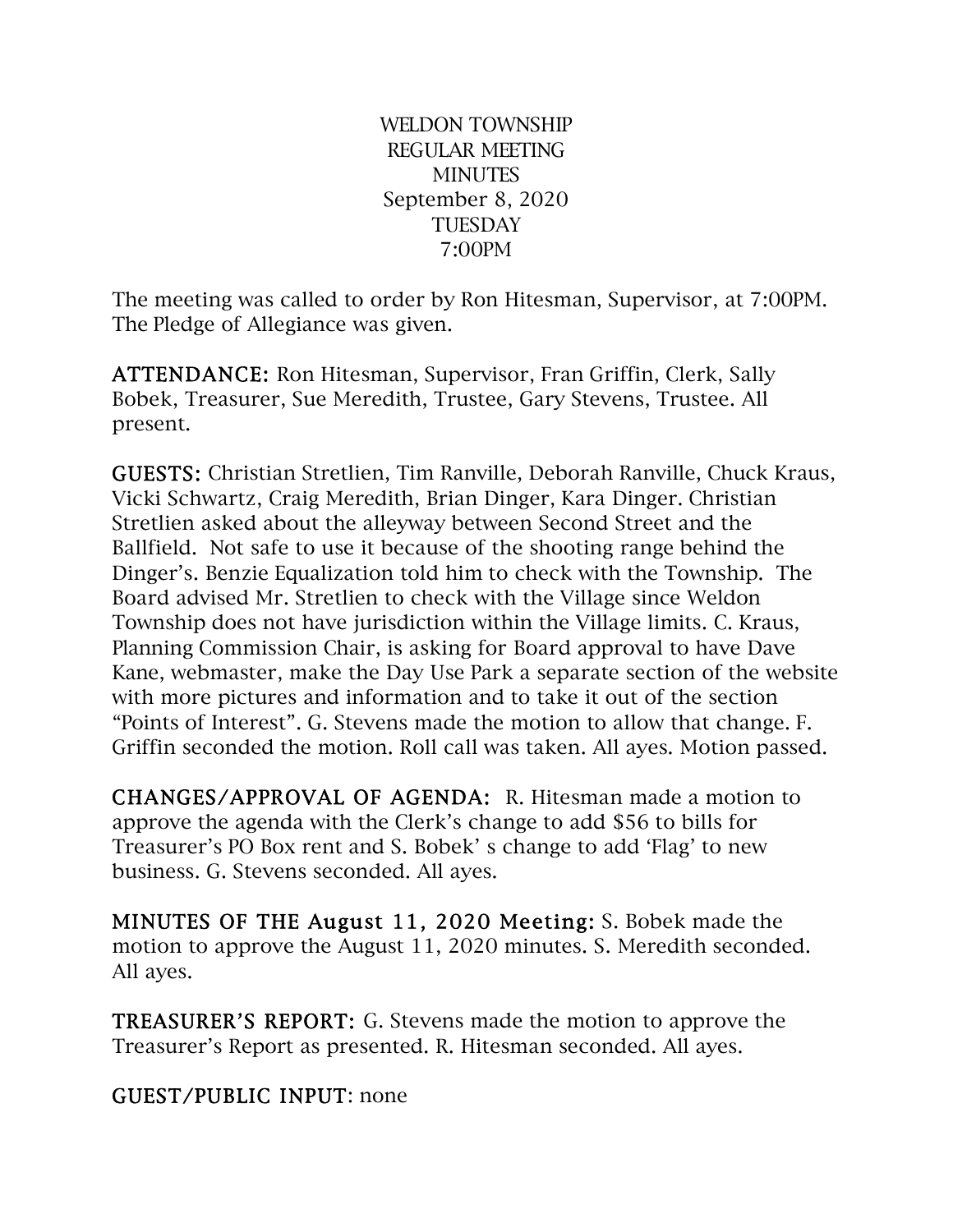## REPORTS:

ZONING ADMINISTRATOR: C. Meredith's gave a verbal and written report. He issued one LUP to Solverson/Portland Builders #08012020. A Zoning Violation Notice was sent to owner regarding the 'shipping containers' that are on Haze and Landis Rd. He has given an application for a fence to Frank Hankins. He also presented fee schedules from surrounding Townships for review for possible changes to our Fee Schedule. People are still asking to leave their campers on properties to live in during the summer months.

DAY USE PARK: C. Meredith's written report was given to the Board and is on file.

NEW GREENSPACE GRANT: R. Hitesman was notified by Kirsten Horan that we still have \$1600 on the Grant to spend before 2PM today. C. Kraus and R. Hitesman got together and have made arrangements with Image 360 to have an information board in the entryway to the Hall for DUP information and a sign against the fence at the DUP with pictures. Discussion. Kirsten Horan advised R. Hitesman that we should have the Grant money by the end of this month.

PLANNING COMMISSION: C. Kraus reported the September meeting was cancelled. All PC members and the Zoning Administrator attended the Workshop at Crystal Mountain on August 29th. Another workshop is scheduled for October 3rd. Small houses need to be addressed. He left information regarding Complete Streets for the Township Board to review for the next meeting and a possible Resolution. C. Kraus stated that the Historical Marker for the Diamond Crossing is done and has been shipped to the DPW in Thompsonville and should arrive next week. A dedication ceremony is being planned for Sunday, October 11th at 2:00PM at the site of the Crossing.

LIQUOR INSPECTOR REPORT: Reports are on file. No concerns currently per R. Hitesman.

NUISANCE Report: G. Stevens' written report is on file. He has been working with F. Hankins on the tires and has talked with the complainant.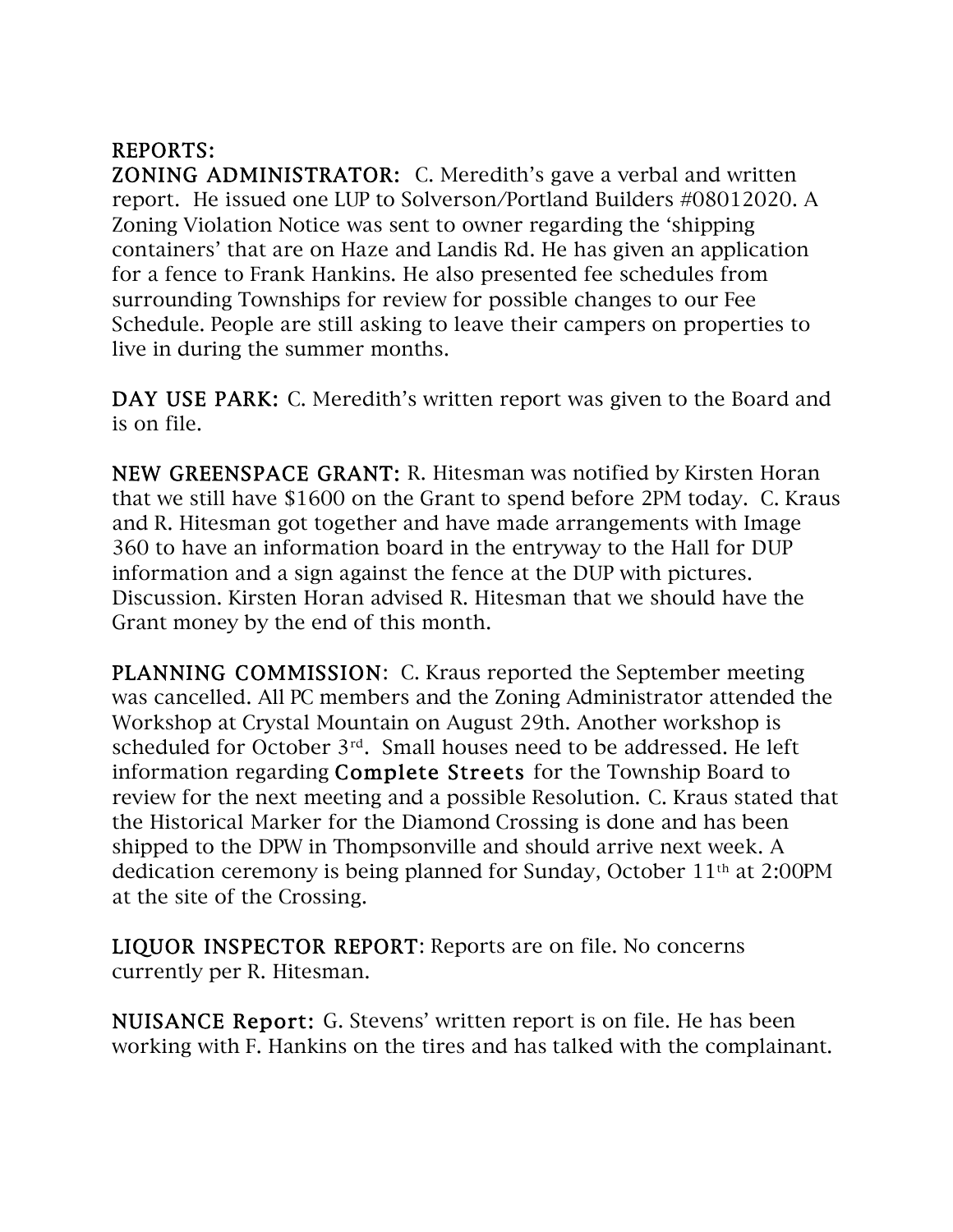BUDGET REPORT: F. Griffin asked the Board's approval on the recommended adjustment. Transfer \$480 from 890.000 Contingency to 6560 Payroll Expenses. S. Bobek made the motion to make the adjustment. G. Stevens seconded. All ayes. Grant money to be received at the end of the month will offset the overage in Parks and Recreation.

SUPERVISOR COMMENTS: R. Hitesman reported that the County Treasurer contacted him about two parcels of property adjacent to the DUP that are up for tax sale. Wanted to know if the Township is interested in purchasing for \$4800.00. R. Hitesman stated that Dave Lemmien/DNR told him that the State is not picking up anymore property at this time. Discussion. S. Meredith made the motion to purchase the two parcels for \$4800. R. Hitesman seconded the motion. Roll call taken: R. Hitesman, yea, S. Bobek, nay, Sue Meredith, yea, Gary Stevens, nay, F. Griffin, nay. 2 yeas and 3 nays. Motion did not pass.

CLERK COMMENTS: There was a recount for the August 4, 2020 Election. Weldon's ballot can and reports were all sealed and signed and were able to be recounted. Kudos to the Election workers for a great job. F. Griffin has received the August 4, 2020 Election Certified results if anyone wants to review them. A FOIA request was received shortly after the Election from TrueToVote organization. Many questions and communications with Tim Figura and Dawn Olney, County Clerk. Just before the end of August, TrueToVote emailed a withdrawal of their FOIA requests.

The State of Michigan LAFD sent a letter requesting an answer on how we are going to correct a couple of Audit comments. Angie at BC&B, our auditors composed a letter of response that I sent in. R. Hitesman made the motion to make the Cleanup Days for 2021 Saturday, May 15th and Saturday, September 18<sup>th</sup> both days 9am – 1pm. G. Stevens seconded. All ayes. C. Guthrie, Assessor, sent an email that BOR will be December 15th at 1PM. He also said the Fidlar program should be up and running in two weeks. Kim Balke, CRA, sent an email today stating that they did not get the Sustain Our Great Lakes grant that included the Haze Rd and the Betsie River restoration.

## UNFINISHED BUSINESS: none

NEW BUSINESS: S. Bobek asked about the flag being at half-staff for so long. F. Griffin put it back up last week.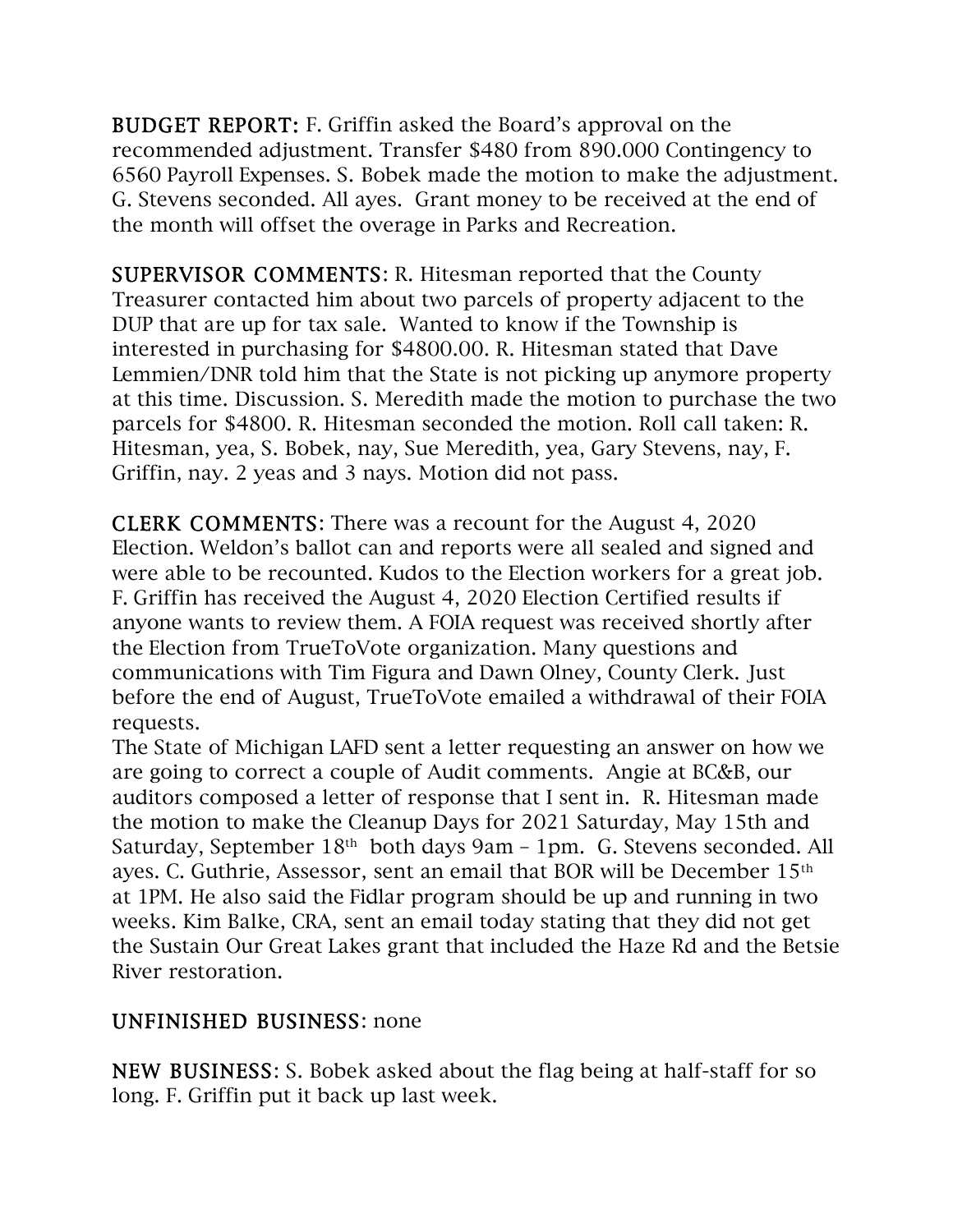BILLS:

September 2020

| David Kane, Monthly Website Maintenance<br>Craig Meredith, ZA | 60.00<br>250.00                        |  |
|---------------------------------------------------------------|----------------------------------------|--|
| Craig Meredith-Hall-lawncare                                  | 100.00                                 |  |
| Craig Meredith-Garden mowing                                  | 40.00                                  |  |
| Craig Meredith-DUP                                            | 150.00                                 |  |
| Craig Meredith-LUP and reimburse postage                      |                                        |  |
| 38.60                                                         |                                        |  |
| Julie Lonn, Town Hall Cleaning                                | 50.00                                  |  |
| Gary Stevens-cemetery maint                                   | 300.00                                 |  |
| Gary Stevens-Nuisance Enforcement                             |                                        |  |
| 200.00                                                        |                                        |  |
| <b>AFLAC</b>                                                  | 304.86                                 |  |
| <b>VISA</b>                                                   | 790.05                                 |  |
| AcenTek                                                       | 174.77                                 |  |
| <b>Michigan Election Resource</b>                             | 14.16                                  |  |
| <b>Election Source</b>                                        | 58.96                                  |  |
| Benzie County Clerk-Voter ID cards                            | 1.50                                   |  |
| Pioneer Group                                                 | 64.50                                  |  |
| Benzie Road Comm-Brining                                      | 3626.67                                |  |
| Summit Companies-Fire Ext annual insp                         | 47.25                                  |  |
| Cherryland Electric                                           | 64.40                                  |  |
| Sally Bobek-Reimburse for supplies                            | 155.19                                 |  |
|                                                               |                                        |  |
| Fran Griffin-reimburse for mileage-Govt Ctr recount<br>28.76  |                                        |  |
| USPS-Treasurer's box rental #548 annual                       | 56.00                                  |  |
| Commission-Pay-Aug<br>Planning                                | 29 <sup>th</sup><br>Zoning<br>Workshop |  |
| 650.00                                                        |                                        |  |
| Casey Guthrie-Assessor                                        | 1398.83                                |  |
| Township Board Salaries                                       | 3158.34                                |  |
|                                                               |                                        |  |
|                                                               |                                        |  |
| TOTAL-SEPTEMBER                                               | \$11,782.84                            |  |

G. Stevens made the motion to pay the bills. S. Bobek seconded. All ayes.

PUBLIC COMMENT: Tim Ranvell spoke concerning his property in Colfax Township that he and his wife Deborah are trying to build on. He is having a very difficult time dealing with Deb Franke and Shelley Green (JPC/Colfax Twp) when it comes to the permits, etc. He asked if Sally Bobek, our Treasurer or Fran Griffin, our Clerk, have been contacted by either Shelley Green or Deb Franke. Both have not been contacted by either Ms. Green or Mrs. Franke. He plans to attend the Colfax Township meeting tomorrow night.